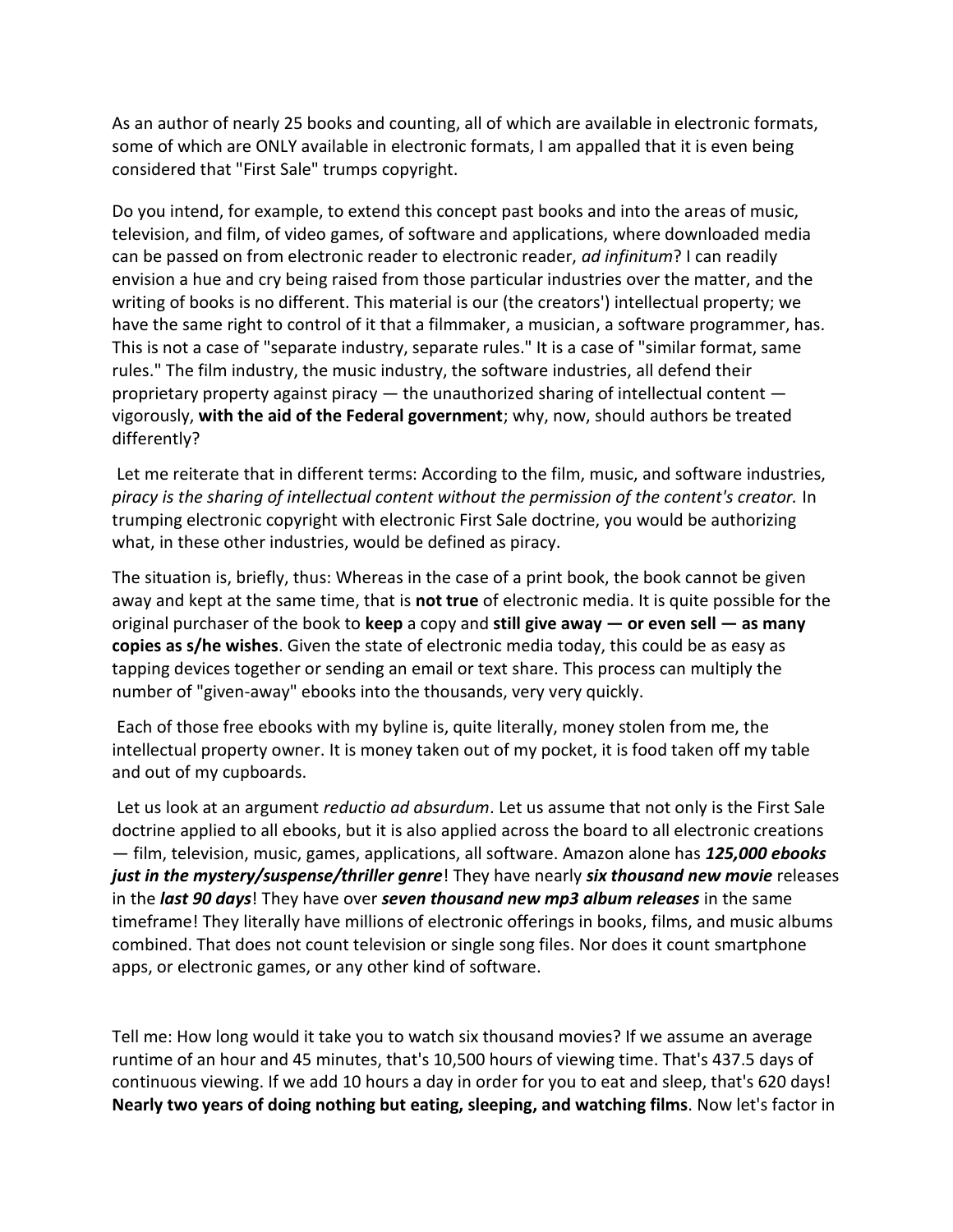the albums. If the average album has a play time of 1:15, that's 8875 listening hours. The same calculation we did with the films yields 524 days of listening! That's well over 3 years of eating, sleeping, watching, and listening already.

*Now* let's say that it takes the average person two normal days (a typical weekend — no work) to read a book. (This accounts for variances in reading speeds, as well as in book lengths. Most people take longer to read a typically-sized novel.) That's a quarter of a million days to read ONLY the mysteries, thrillers, and suspense books just on Amazon! That's nearly **seven hundred YEARS**. That's eight and a half lifetimes, just of reading material. **IN ONE GENRE**. And Amazon lists 32 more ― where one of those genres is simply "nonfiction." If the mystery genre contains an average number per genre, that's over 23,000 years' worth of reading material.

## Why bother to write any more?

No, seriously, think for a moment: There's already tens of thousands of times over more material than anyone could ever possibly read in a lifetime, just waiting to be downloaded and read. All for free. Why should anyone bother to buy anything new? If everyone had access to all of the ebooks in existence for free  $-$  and with the First Sale plan, they would  $-$  then why would there be a need for authors? For a publishing industry? And what if we expanded our model to music and films older than 90 days? What would that do to those industries?

We've just looked at the *reductio ad absurdum* argument. Now let's get realistic for a moment. I submit that the ultimate result of such a doctrine for electronic books is that the industry would go belly-up. Oh, certainly not immediately, but very quickly the industry would begin to suffer financially, as fewer and fewer people bothered to purchase ebooks, but instead "borrowed" from friends. Some publishers and authors might even pull all their ebooks from the market, and revert entirely back to print books. Many authors would severely limit their writing, or even quit altogether, to take another job in an effort to bolster falling income. Sales would drop along an accelerated curve. The result would be that we would see a growing collapse of the ebook market. For those authors who publish nothing but ebooks, such a collapse would be catastrophic, and frankly it wouldn't do the industry any good in general ― because most mainstream publishers would still have invested in both, and the collapse of the ebook market would severely hurt them financially. The final result may well be, as I said, the financial collapse of the entire publishing industry.

As an author, I already know of a couple of people who have acquired so many ebooks that they have filled up the storage space on more than one device ― and they aren't buying any more books, period. Yes, you read that right — neither electronic, nor print. They know, and will tell you, that they already have more books than they can ever possibly read, and they don't want to get any more. What happens when that "two or three" becomes "most of the people I know"? What happens when those full devices are full of books for which they didn't have to pay? What happens when the definition of a best-seller becomes a few hundreds, or even tens, of copies?